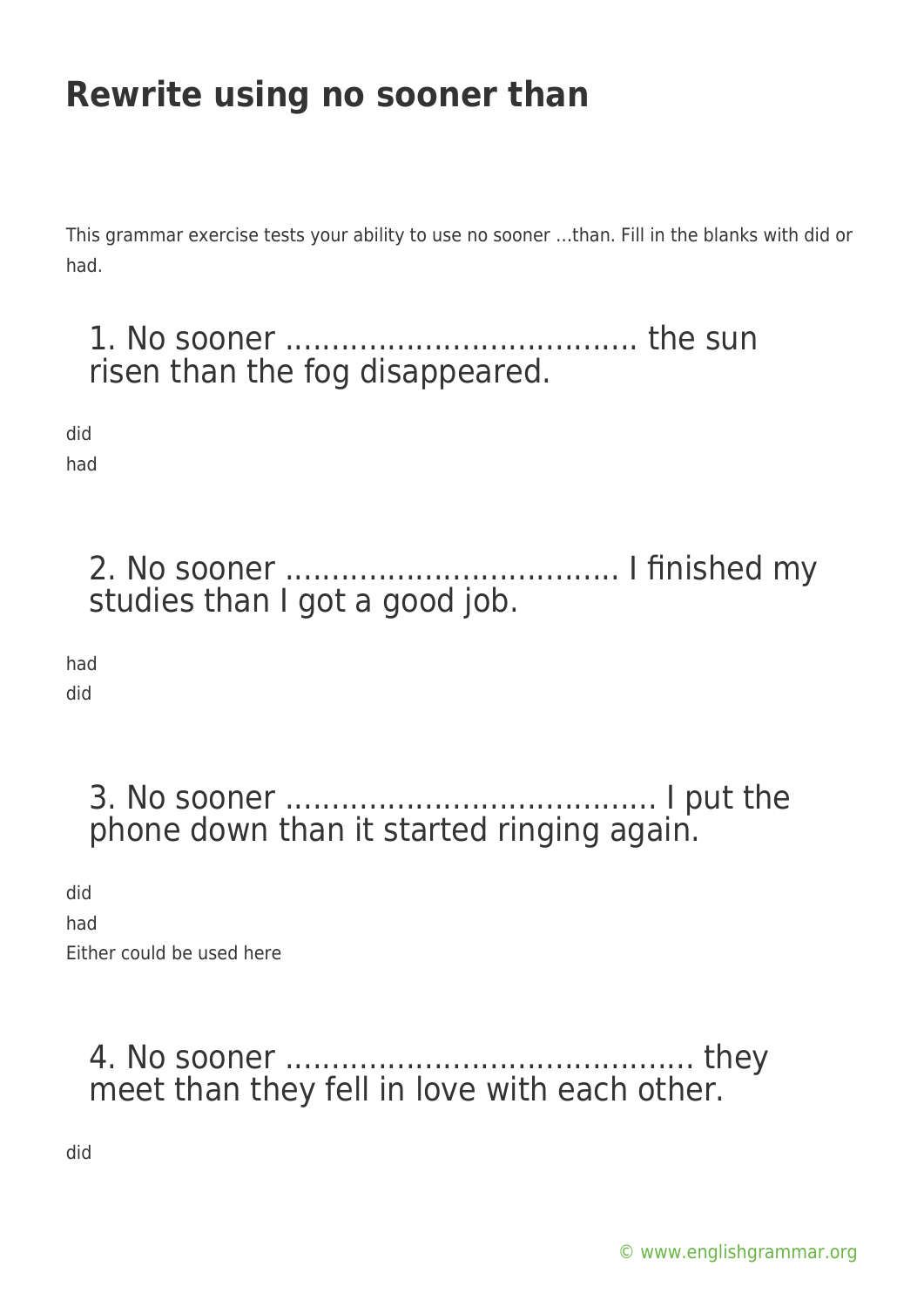# **Rewrite using no sooner than**

had

5. No sooner ........................................ the sun disappeared below the horizon than darkness began to envelop the planet.

had did

> 6. No sooner ......................................... he fire the gun than the tiger sprang on him.

did

had

7. No sooner ............................................ the police left the scene than trouble started brewing again.

did had

> 8. No sooner ....................................... he see the police than he ran away.